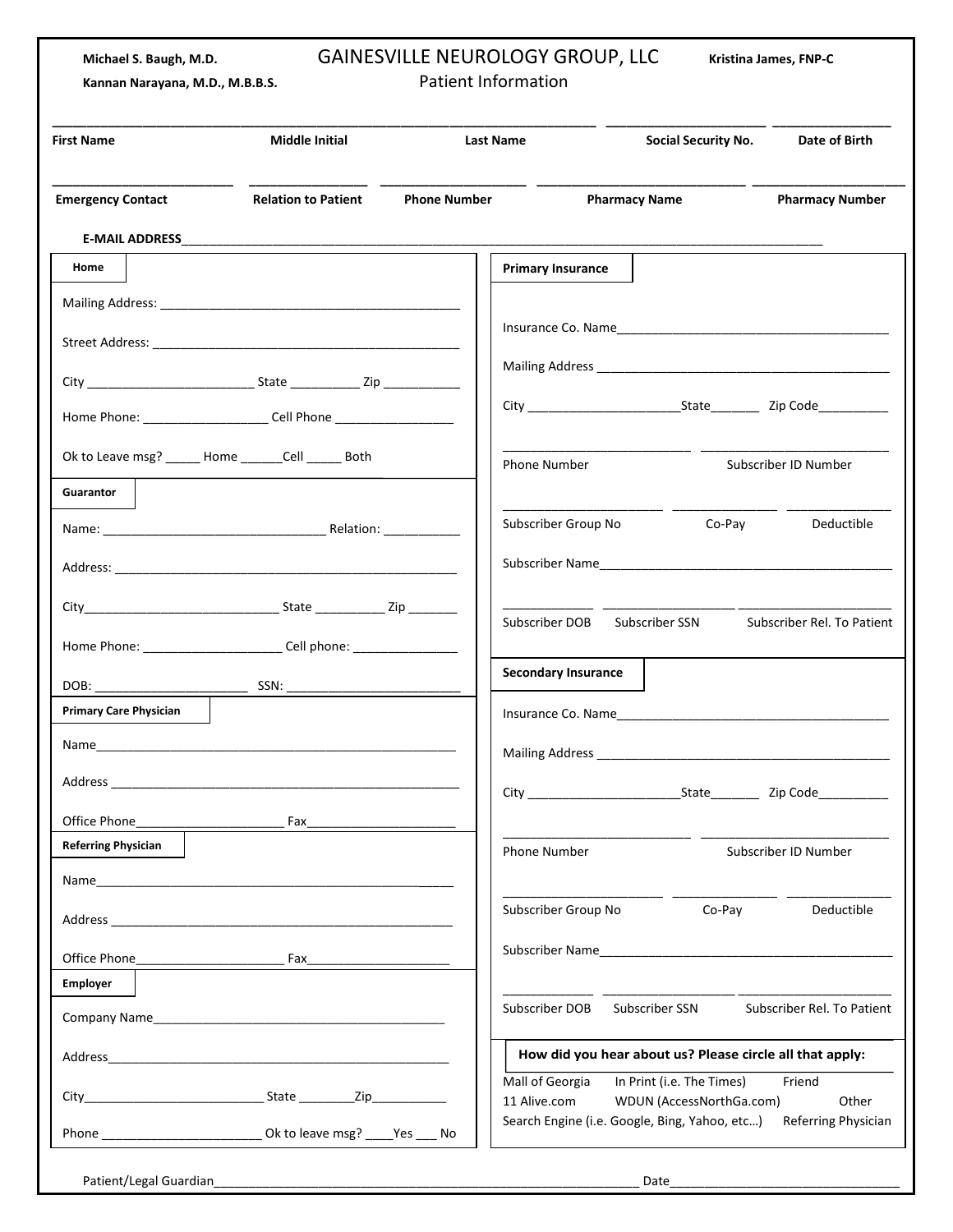| <b>Compound Authorization (Family HIPAA) for Release of Information</b>                                          |                                                                                                                                      |  |  |  |  |  |
|------------------------------------------------------------------------------------------------------------------|--------------------------------------------------------------------------------------------------------------------------------------|--|--|--|--|--|
|                                                                                                                  |                                                                                                                                      |  |  |  |  |  |
| named below. The purpose is to inform the patient or others in keeping with the patient's instructions and care. | Gainesville Neurology Group, LLC is authorized to release protected health information about the above named patient to the entities |  |  |  |  |  |
| <b>Entity to Receive Information.</b>                                                                            | Description of information to be released.                                                                                           |  |  |  |  |  |
| Check each person/entity that you approve to receive information.                                                | Check each that can be given to person/entity on the left in the same<br>section.                                                    |  |  |  |  |  |
| [ ] Voice Mail/Answering Machine                                                                                 | [ ] Results of labs and other diagnostic procedures                                                                                  |  |  |  |  |  |
| (please circle: Home/Cell/Both)                                                                                  | [ ] Other                                                                                                                            |  |  |  |  |  |
| [ ] Spouse (Provide Name)                                                                                        | [ ] Medical/Clinical<br>[ ] Financial/Billing                                                                                        |  |  |  |  |  |
| [ ]Family Member (Provide Name/Relation)                                                                         | [ ] Medical/Clinical<br>[ ] Financial/Billing                                                                                        |  |  |  |  |  |
| [ ] Parent (Provide Name)                                                                                        | [ ] Medical/Clinical<br>[ ] Financial/Billing                                                                                        |  |  |  |  |  |
| [ ] Other (Provide Name/Relation)                                                                                | [ ] Medical/Clinical<br>[ ] Financial/Billing                                                                                        |  |  |  |  |  |
| [ ] Other (Provide Name/Relation)                                                                                | [ ] Other                                                                                                                            |  |  |  |  |  |

#### **Rights of the Patient**

 I understand that I have the right to revoke this authorization at any time and that I have the right to inspect or copy the protected health information to be disclosed as described in this document by sending a written notification to the Privacy Officer at Gainesville Neurology Group, LLC. I understand that a revocation is not effective in cases where the information has already been disclosed but will be effective going forward.

 I understand that information used or disclosed as a result of this authorization may be subject to re-disclosure by the recipient and may no longer be protected by federal or state law.

 I understand that I have the right to refuse to sign this authorization and that my treatment will not be conditioned on signing. This authorization shall be in effect until revoked by the patient.

Signature of Patient or Personal Representative Date

(Description of Personal Representative's Authority – attach necessary documentation)

\_\_\_\_\_\_\_\_\_\_\_\_\_\_\_\_\_\_\_\_\_\_\_\_\_\_\_\_\_\_\_\_\_\_\_\_\_\_\_\_\_\_\_\_\_\_\_\_\_ \_\_\_\_\_\_\_\_\_\_\_\_\_\_\_\_\_\_\_\_\_\_\_\_\_\_\_\_\_\_\_\_

\_\_\_\_\_\_\_\_\_\_\_\_\_\_\_\_\_\_\_\_\_\_\_\_\_\_\_\_\_\_\_\_\_\_\_\_\_\_\_\_\_\_\_\_\_\_\_\_\_\_\_\_\_ \_\_\_\_\_\_\_\_\_\_\_\_\_\_\_\_\_\_\_\_\_\_\_\_\_\_

Witness Printed name of Witness and Title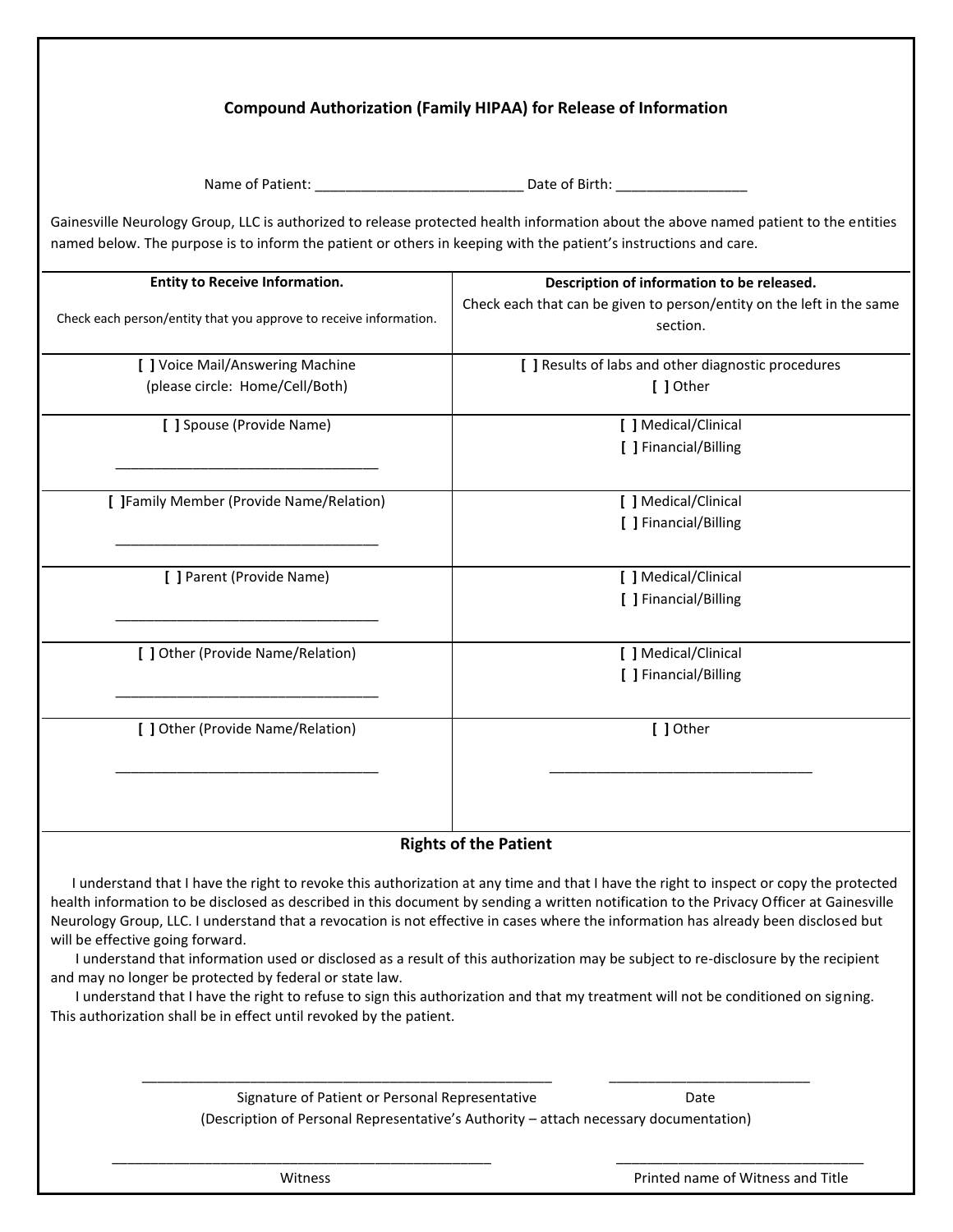|                                                                                        |                              | <b>GAINESVILLE NEUROLOGY GROUP, LLC</b>                                                                                                                     |                                                                                                                                           |                                  |                                                                                                         |
|----------------------------------------------------------------------------------------|------------------------------|-------------------------------------------------------------------------------------------------------------------------------------------------------------|-------------------------------------------------------------------------------------------------------------------------------------------|----------------------------------|---------------------------------------------------------------------------------------------------------|
|                                                                                        |                              | <b>Medications</b>                                                                                                                                          |                                                                                                                                           | Please list your medicines below |                                                                                                         |
| Date:                                                                                  |                              | <b>Drug</b>                                                                                                                                                 | <b>Dosage</b>                                                                                                                             | How taken/How often              |                                                                                                         |
| <b>Check Here if No Known Drug Allergies</b><br>Please list your drug allergies below. |                              |                                                                                                                                                             |                                                                                                                                           |                                  |                                                                                                         |
|                                                                                        |                              |                                                                                                                                                             |                                                                                                                                           |                                  |                                                                                                         |
|                                                                                        |                              |                                                                                                                                                             |                                                                                                                                           |                                  |                                                                                                         |
| <b>Personal/Family Medical History</b><br>Check all that apply                         |                              | <b>Personal Past Surgical History</b><br><b>Review of Systems</b><br>Check all that apply<br><b>Constitutional:</b> □Night sweats□Anxiety □Fever and chills |                                                                                                                                           |                                  |                                                                                                         |
|                                                                                        | ママ<br>रफ्र<br>Patient Family |                                                                                                                                                             | ᄑ                                                                                                                                         |                                  | $\Box$ Fatigue $\Box$ Depression $\Box$ Weight loss $\Box$ Excessive thirst $\Box$ Panic attacks        |
| Angina                                                                                 |                              | <b>Angioplasty</b>                                                                                                                                          |                                                                                                                                           |                                  |                                                                                                         |
| Asthma                                                                                 |                              | Appendectomy                                                                                                                                                | <b>Eyes:</b> $\Box$ Eye pain $\Box$ Blurred vision $\Box$ Double vision                                                                   |                                  |                                                                                                         |
| <b>Anxiety</b>                                                                         |                              | <b>Back surgery</b>                                                                                                                                         |                                                                                                                                           |                                  |                                                                                                         |
| <b>Bipolar disorder</b>                                                                |                              | <b>C-Section</b>                                                                                                                                            |                                                                                                                                           |                                  | <b>ENT:</b> $\Box$ Dizziness $\Box$ Runny nose $\Box$ Loss of smell $\Box$ Difficulty swallowing $\Box$ |
| <b>Breast cancer</b>                                                                   |                              | <b>Cataract surgery</b>                                                                                                                                     | Hearing loss $\Box$ Sinus stuffiness $\Box$ Frequent colds $\Box$ Bleeding gums                                                           |                                  |                                                                                                         |
| Colon cancer                                                                           |                              | <b>Carpal tunnel surgery</b>                                                                                                                                | $\Box$ Ringing in ears $\Box$ Earaches $\Box$ Nose bleeds $\Box$ Hoarseness                                                               |                                  |                                                                                                         |
| Prostate cancer                                                                        |                              | <b>Coronary bypass</b>                                                                                                                                      | $\bigcup$ Sores in mouth                                                                                                                  |                                  |                                                                                                         |
| <b>Depression</b>                                                                      |                              | <b>Gallbladder surgery</b>                                                                                                                                  |                                                                                                                                           |                                  |                                                                                                         |
| <b>Diabetes</b>                                                                        |                              | <b>Hemorrhoid surgery</b>                                                                                                                                   |                                                                                                                                           |                                  |                                                                                                         |
| Emphysema/COPD                                                                         |                              | Hernia repair                                                                                                                                               | Cardiovascular: O Heart murmur O Shortness of breath when lying down<br>$\Box$ Chest pain $\Box$ Leg pain on walking $\Box$ Palpitations  |                                  |                                                                                                         |
| <b>Endometriosis</b>                                                                   |                              | <b>Hysterectomy</b>                                                                                                                                         |                                                                                                                                           |                                  |                                                                                                         |
| <b>Gastritis</b>                                                                       |                              |                                                                                                                                                             |                                                                                                                                           |                                  |                                                                                                         |
| <b>GERD</b>                                                                            |                              | Laparoscopy<br><b>Respiratory:</b> $\Box$ Shortness of breath $\Box$ Cough $\Box$ Coughing up blood $\Box$<br>Mastectomy                                    |                                                                                                                                           |                                  |                                                                                                         |
| <b>Glaucoma</b>                                                                        |                              | <b>Neck surgery</b>                                                                                                                                         | Wheezing                                                                                                                                  |                                  |                                                                                                         |
| Gout                                                                                   |                              | Pacemaker                                                                                                                                                   |                                                                                                                                           |                                  |                                                                                                         |
| <b>Headache</b>                                                                        |                              | <b>Prostate surgery</b>                                                                                                                                     | <b>Gastrointestinal:</b> $\Box$ Nausea/vomiting $\Box$ Constipation $\Box$ Blood in stools                                                |                                  |                                                                                                         |
| <b>Heart Attack</b>                                                                    |                              | <b>Sinus surgery</b>                                                                                                                                        | $\Box$ Heartburn $\Box$ Vomiting Blood $\Box$ Diarrhea $\Box$ Hemorrhoids<br>$\Box$ Indigestion $\Box$ Abdominal pain $\Box$ Tarry stools |                                  |                                                                                                         |
|                                                                                        |                              |                                                                                                                                                             |                                                                                                                                           |                                  |                                                                                                         |
| <b>Heart Failure</b>                                                                   |                              | Splenectomy<br><b>Thyroid surgery</b>                                                                                                                       |                                                                                                                                           |                                  |                                                                                                         |
| <b>High cholesterol</b>                                                                |                              |                                                                                                                                                             | <b>Genitourinary:</b> $\Box$ Difficulty starting urination $\Box$ Blood in urine                                                          |                                  |                                                                                                         |
| <b>Hypertension</b>                                                                    |                              | <b>Tonsillectomy</b>                                                                                                                                        | $\Box$ Pain on urination $\Box$ Frequent UTIs $\Box$ Frequent urination $\Box$ Incontinence                                               |                                  |                                                                                                         |
| Lupus                                                                                  |                              |                                                                                                                                                             |                                                                                                                                           |                                  |                                                                                                         |
| <b>Kidney stones</b>                                                                   |                              | Other: (Please list)                                                                                                                                        | <b>Musculoskeletal:</b> $\square$ Joint pain $\square$ Weakness $\square$ Joint swelling                                                  |                                  |                                                                                                         |
| <b>Migraine</b>                                                                        |                              |                                                                                                                                                             | $\Box$ Muscle pain $\Box$ Muscle cramps                                                                                                   |                                  |                                                                                                         |
| <b>Obesity</b>                                                                         |                              |                                                                                                                                                             |                                                                                                                                           |                                  |                                                                                                         |
| <b>Osteoarthritis</b>                                                                  |                              |                                                                                                                                                             |                                                                                                                                           |                                  |                                                                                                         |
| <b>Rheumatoid arthritis</b>                                                            |                              |                                                                                                                                                             |                                                                                                                                           |                                  | Skin/Breast: Hair loss DBreast lumps DSkin changes D Breast                                             |
| <b>Seizures</b>                                                                        |                              |                                                                                                                                                             | tenderness $\Box$ Breast discharge $\Box$ Dry skin                                                                                        |                                  |                                                                                                         |
| <b>Stroke</b>                                                                          |                              |                                                                                                                                                             |                                                                                                                                           |                                  |                                                                                                         |
| <b>Thyroid disease</b>                                                                 |                              |                                                                                                                                                             |                                                                                                                                           |                                  | Neurologic: □Numbness□Memory loss□Weakness □Paralysis □                                                 |
| <b>Ulcers</b>                                                                          |                              |                                                                                                                                                             | Headaches $\Box$ Loss of consciousness $\Box$ Tremor                                                                                      |                                  |                                                                                                         |
| Other: (Please list)                                                                   |                              |                                                                                                                                                             | <b>Endocrine:</b> OHeat or Cold intolerance                                                                                               |                                  |                                                                                                         |
|                                                                                        |                              |                                                                                                                                                             | $\Box$ Free bleeding                                                                                                                      |                                  | <b>Hematologic/Lymphatic:</b> $\Box$ Blood clots $\Box$ Swollen lymph nodes                             |
|                                                                                        |                              |                                                                                                                                                             |                                                                                                                                           |                                  |                                                                                                         |
| Comments: __                                                                           |                              |                                                                                                                                                             |                                                                                                                                           |                                  | <b>Allergic/Immunologic:</b> $\Box$ Rash $\Box$ Frequent infections $\Box$ Hay fever                    |
|                                                                                        |                              |                                                                                                                                                             | <b>Sleep:</b> Do you: $\Box$ Snore $\Box$ Stop Breathing while sleeping                                                                   |                                  | Do you have: $\Box$ Excessive daytime sleepiness $\Box$ Trouble falling asleep                          |
| Patient/Legal Guardian                                                                 |                              |                                                                                                                                                             |                                                                                                                                           | Date                             |                                                                                                         |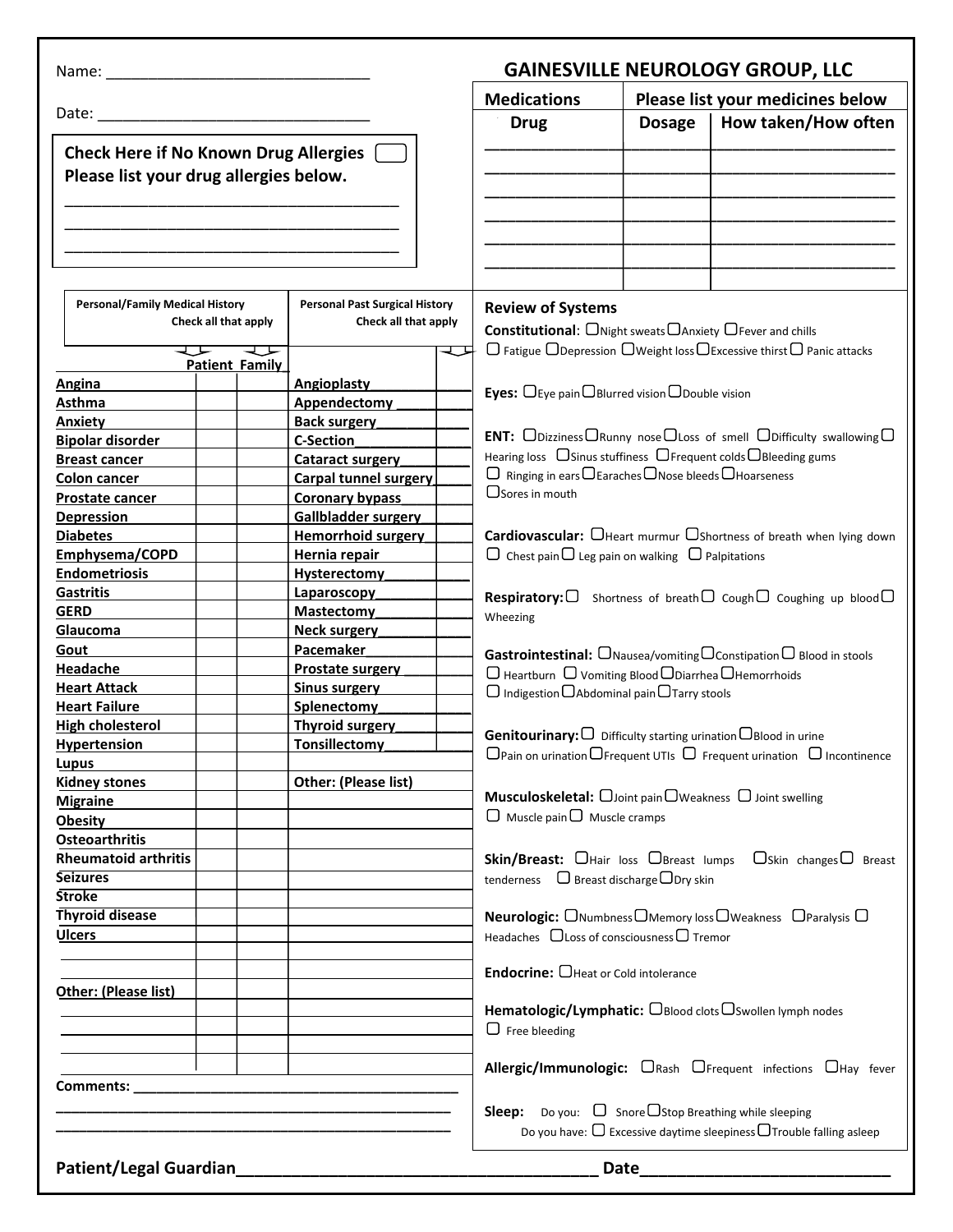## **Michael S. Baugh, M.D.** GAINESVILLE NEUROLOGY GROUP, LLC **Kristina James, FNP-C**

**Kannan Narayana, M.D., M.B.B.S. Social History Form** 

Please provide the following requested information.

#### **Tobacco use**:

**Smoking**: Y/N Former smoker: Y/N If yes, how long since your last smoke: If yes, how often: every day ::: some days but not every day If yes, how much: < 5, 6-10, 11-20, 21-30, <30 How soon after waking do you smoke: < 5 minutes, 6-30 mins, 31-60 mins, > 60 min Are you interested in quitting: Y/N

#### **Smokeless Tobacco**: Y/N

If yes, what kind: Chewing Tobacco, Dipping Tobacco/snuff

If yes, how often: every day ::: some days but not every day

If yes, how much:  $\lt 1$  can/pouch a day, 1 can/pouch a day,  $\gt 1$  can/pouch a day

#### **Alcohol intake**:

Do you drink: Y/N

How often: Occasional intake, Regular intake, In recovery

#### **Illegal/Illicit Substances**:

Do you use illegal/illicit substances: Y/N

If yes, please provide type(s):  $\blacksquare$ 

#### **Marital Status**:

Are you: Single, Married, Divorced, Widowed, Partnered

**Ethnicity/Race**: African American, Native American/Alaskan, Caucasian, Hispanic/Latino,

Other The Refused to report

Preferred Language: English, Spanish, Other: \_\_\_\_\_\_\_\_\_\_\_\_\_\_\_\_\_\_(please list)

#### **Household**:

Children at home, if any: Other adults at home, if any:

#### **Secular information**:

Do you work: Y/N

Occupation: \_\_\_\_\_\_\_\_\_\_\_\_\_\_\_\_\_\_\_\_\_\_\_\_\_\_\_\_\_\_ (if retired, please provide previous profession)

Education: Finished \_\_\_ Middle School \_\_\_ High school \_\_\_\_ Some college \_\_\_ Bachelor's degree Post graduate (Master's, MD, DO, PhD, etc...)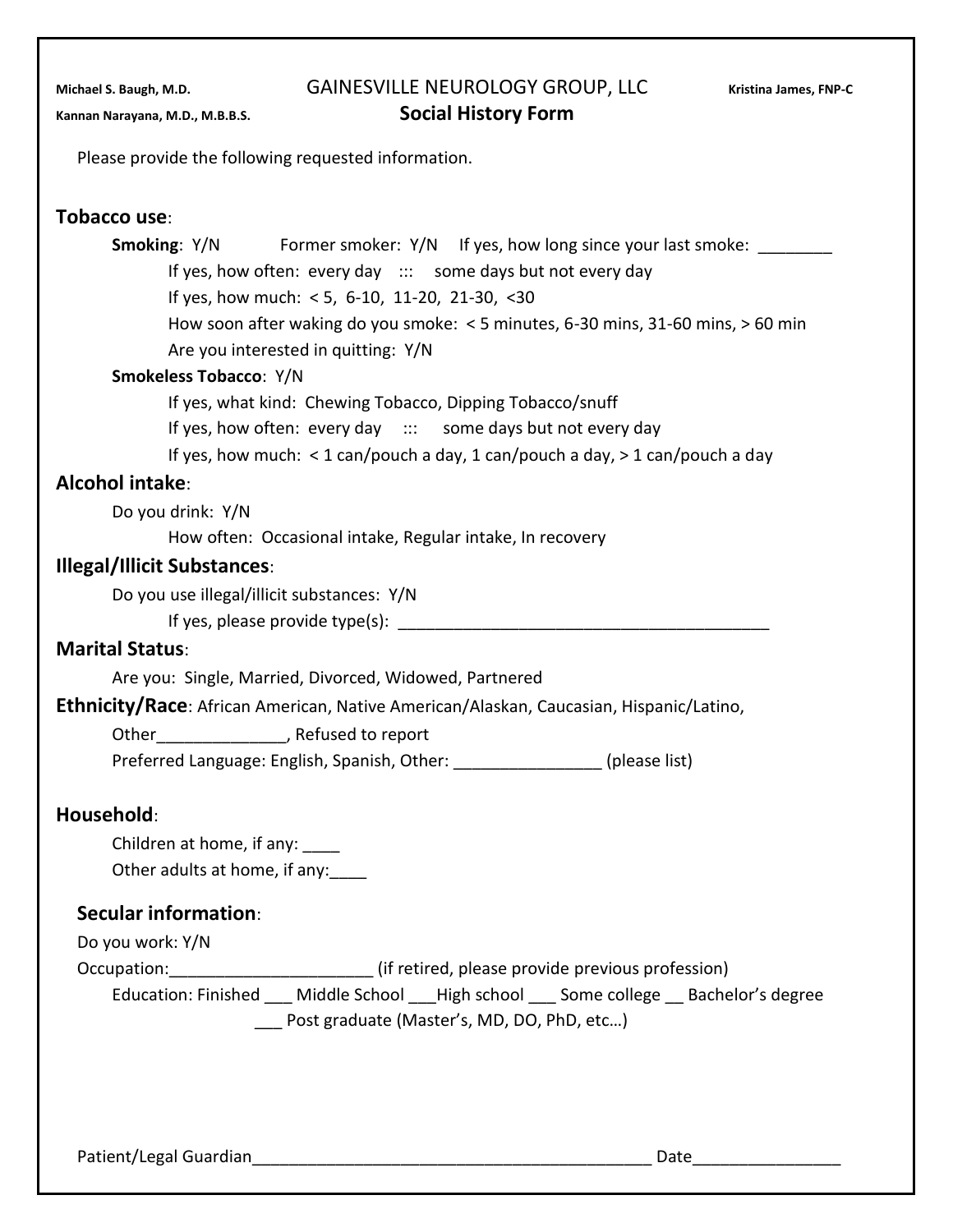## The Doctors and Staff of Gainesville Neurology Group, L.L.C. Want You to Know How We Will Protect Your Private Health Information

When you visit our office it is very important that you feel safe in telling your doctor personal information that may be required to fully diagnose or treat a problem. As medical professionals, please be assured that our practice has always had strict policies and procedures to protect the confidentiality of the information that you have entrusted to us. However, on 14 April 2003, new regulations became effective under a new federal law called the Health Insurance Portability and Accountability Act ("HIPAA"). These regulations cover physicians and all other healthcare providers, health insurance companies, and their claims processing staff. In general, HIPAA was enacted to establish national standards to:

- $\triangleright$  Give patients more control over their health information;
- $\triangleright$  Set boundaries for the use and release of health records;
- ➢ Establish safeguards that physicians, health plan providers, and other healthcare providers must have in place to protect the privacy of health information;
- $\triangleright$  Hold violators accountable with civil and criminal penalties;
- $\triangleright$  Try to balance the need for individual privacy with requirements for public responsibility that require disclosures to protect public health.

The HIPAA rules require that our practice provide all of our patients with the attached Notice of Privacy Practices on the first visit after 13 April 2003. The notice describes how the medical information we receive from you may be used or disclosed by our practice and your rights related to your access to this information.

Please sign below acknowledging that we have provided you with a copy of the attached notice for review. You are entitled to a personal copy of the notice at any time to review and keep for your records.

Thank you for your cooperation.

### Acknowledgment of receipt of Gainesville Neurology Group, L.L.C.'s Notice of Privacy Practices.

Patient/Legal Guardian:

(Please Sign)

\_\_\_\_\_\_\_\_\_\_\_\_\_\_\_\_\_\_\_\_\_\_\_\_\_\_\_\_\_\_\_\_\_\_\_\_\_\_\_\_\_\_\_\_\_\_\_\_ \_\_\_\_\_\_\_\_\_\_\_\_\_\_\_\_\_\_ Print name of Patient/Guardian or Personal Representative **Date** Date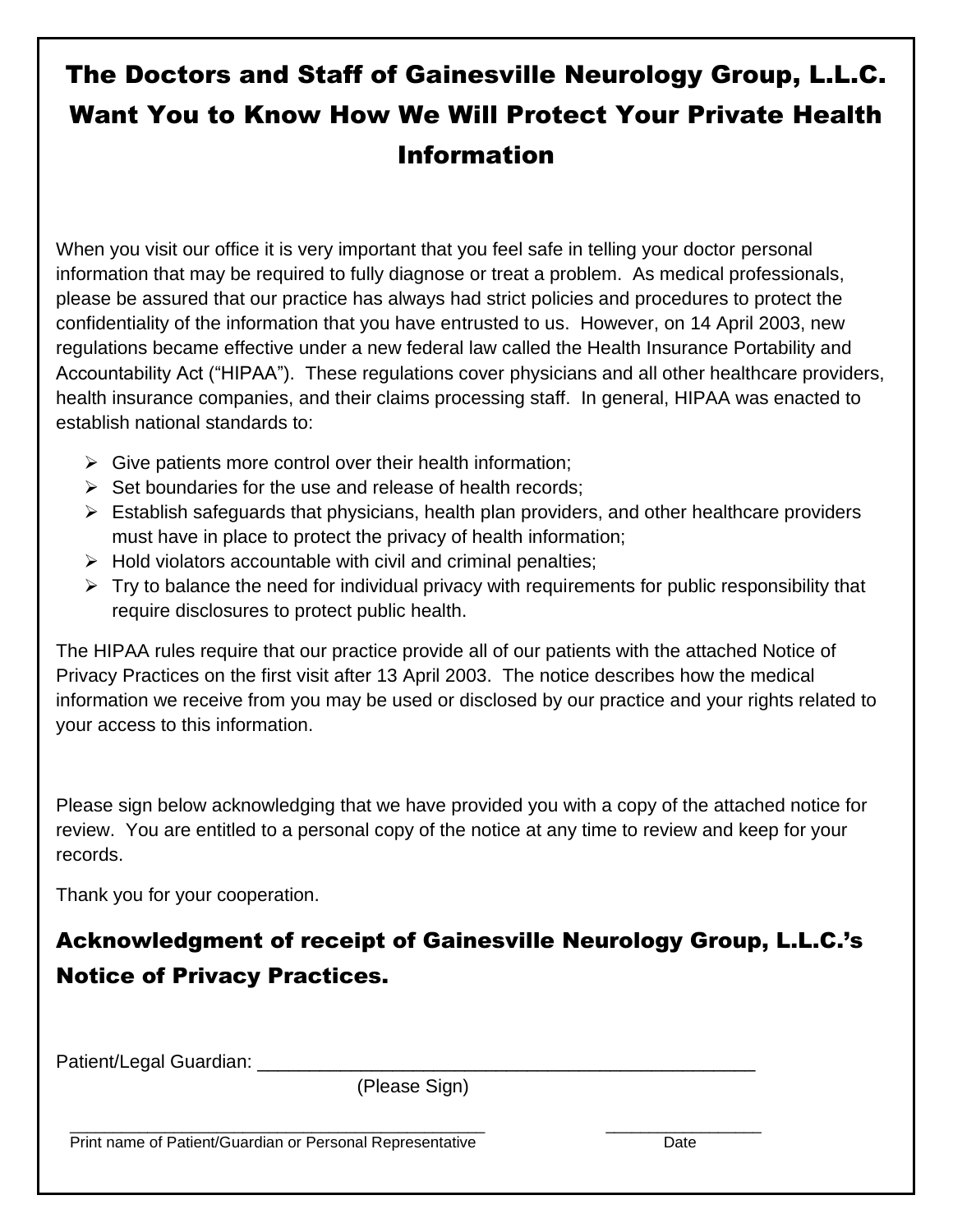## Our financial policy

*We are dedicated to providing the best possible care for you and we want you to completely understand our financial policies.*

- 1. Payment is due at the time of service unless arrangements have been made in advance by your carrier. We accept CareCredit, MasterCard, Visa, American Express and Discover.
- 2. Keep in mind that your insurance policy is basically a contract between you and your insurance company. As a service to you, we will file your insurance claim if you assign the benefits to the doctor; in other words, if you agree, the insurance company pays the doctor directly. If your insurance company does not pay the practice within a reasonable period, we will have to look to you for payment. If we later receive a check from your insurer, we will refund any overpayment to you.
- 3. We have made prior arrangements with many insurance companies and other health plans to accept an assignment of benefits. We will bill them, and you are required to pay a copayment at the time of your visit.
- 4. If you are insured by a plan that we do not have a prior arrangement with, we will prepare and send the claim for you on an unassigned basis. This means the insurer will send the payment directly to you; therefore, our charges for your care are due at time of service.
- 5. Not all insurance plans cover all services. In the event you're insurance plan determines a service to be "not covered", you will be responsible for the complete charge. Payment is due upon receipt of a statement from our office.
- 6. We will bill your insurance company for all services provided in the hospital. You are responsible for any balance due.
- 7. I also understand that Gainesville Neurology Group does not bill auto insurance companies for the medical part. I am responsible for the payment at time of service in full.
- 8. I agree to pay all co-payments, deductibles, percentages and all other amounts delegated to me by my contracted insurance company with this practice. I agree to pay each visit in full if my primary insurance company is not contracted with this practice. I agree to pay interest of 1.5% per month on overdue accounts. I also agree to pay legal expenses, collection expenses of 40% plus my balance if my account has to be turned over to a collection agency. I understand there is a \$36 returned check fee if my check is returned to the practice uncashable for any reason. I authorize claims to be filed by electronic means and authorize direct payment to the physician. I authorize the physician to release any information necessary to allow payment of this claim and any information acquired in the course of my examination or treatment to my referring physician. Please be advised if you do not keep your appointment or fail to give a 48 hour notice of appointment change there will be a \$25 charge. This charge is not covered by insurance.

I have read and understand the practice's financial policy and I agree to be bound by its terms. I also understand and agree that such terms may be amended by the practice from time to time.

Signature of Patient (or responsible party, if minor) Date

Please print the name of the patient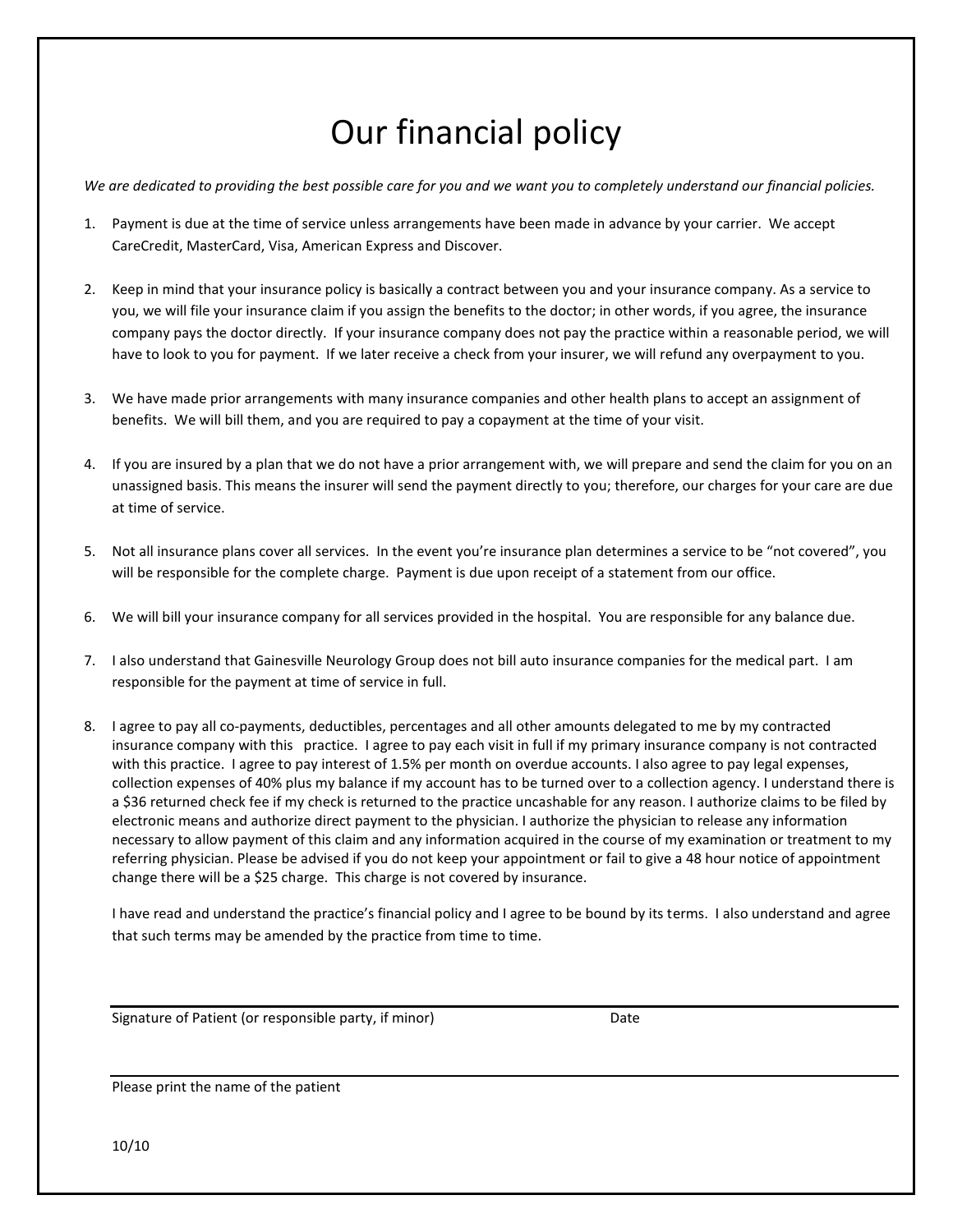# GAINESVILLE NEUROLOGY GROUP, LLC

### Pain Medication and Refill Policy

As a patient of Gainesville Neurology Group, LLC, I:

- 1. Will keep all appointments as recommended.
- 2. Agree to allow 48 hours for prescription refills.
- 3. Understand that prescription refills requested after 4:00 p.m. will not be seen and processed until the next working day.
- 4. Understand that a follow-up visit may be required from my physician in order to obtain a refill.
- 5. Agree to take all medication exactly as instructed and am not allowed to change the dosage amounts or scheduled time to take the medication without first speaking to my physician.
- 6. Understand that prescription refills will not be phoned in after-hours or on weekends as the on-call physicians do not have access to patient records at those times.
- 7. Understand that GNG will not refill prescriptions that have been lost, stolen or otherwise misplaced.
- 8. Will not combine any narcotic medication with the consumption of alcohol.
- 9. Understand that I may be terminated from the practice with 30 days notice for noncompliance in the taking of their medications.
- 10. Am aware that I will be terminated from the practice immediately if I:
	- Obtain narcotics from any other physician while under our care for a condition for which we are the main treating physician.
	- Give, trade, or sell medication to others.
	- Alter or forge a prescription (this is a felony and will be reported).

**Understand that the physician may refuse to prescribe medication if I, the patient, do not agree to these terms.**

I have read and understand the above policy and agree to abide by it.

Signed: \_\_\_\_\_\_\_\_\_\_\_\_\_\_\_\_\_\_\_\_\_\_\_\_\_\_\_\_\_\_\_\_\_\_\_\_\_\_\_\_\_\_\_\_\_Date: \_\_\_\_\_\_\_\_\_\_\_\_\_\_\_\_\_\_\_\_\_\_